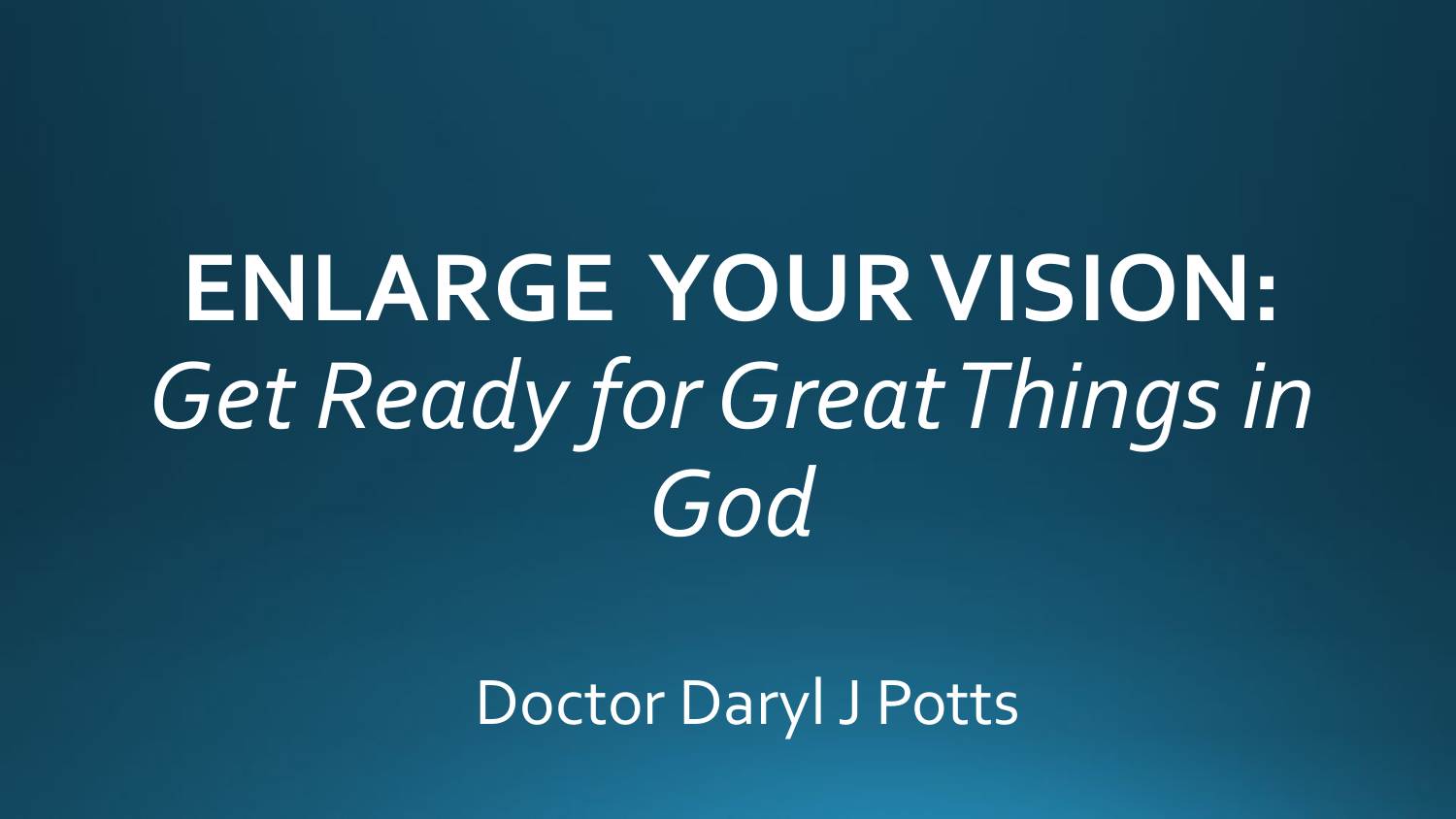# **INTRODUCTION**

### **Isaiah 54:1-3**

• "Sing, barren woman, you who never bore a child; burst into song, shout for joy, you who were never in labor; because more are the children of the desolate woman than of her who has a husband," says the Lord. **[2](https://www.christianity.com/bible/niv/isaiah/54-2)** "Enlarge the place of your tent, stretch your tent curtains wide, do not hold back; lengthen your cords, strengthen your stakes. **[3](https://www.christianity.com/bible/niv/isaiah/54-3)** For you will spread out to the right and to the left; your descendants will dispossess nations and settle in their desolate cities.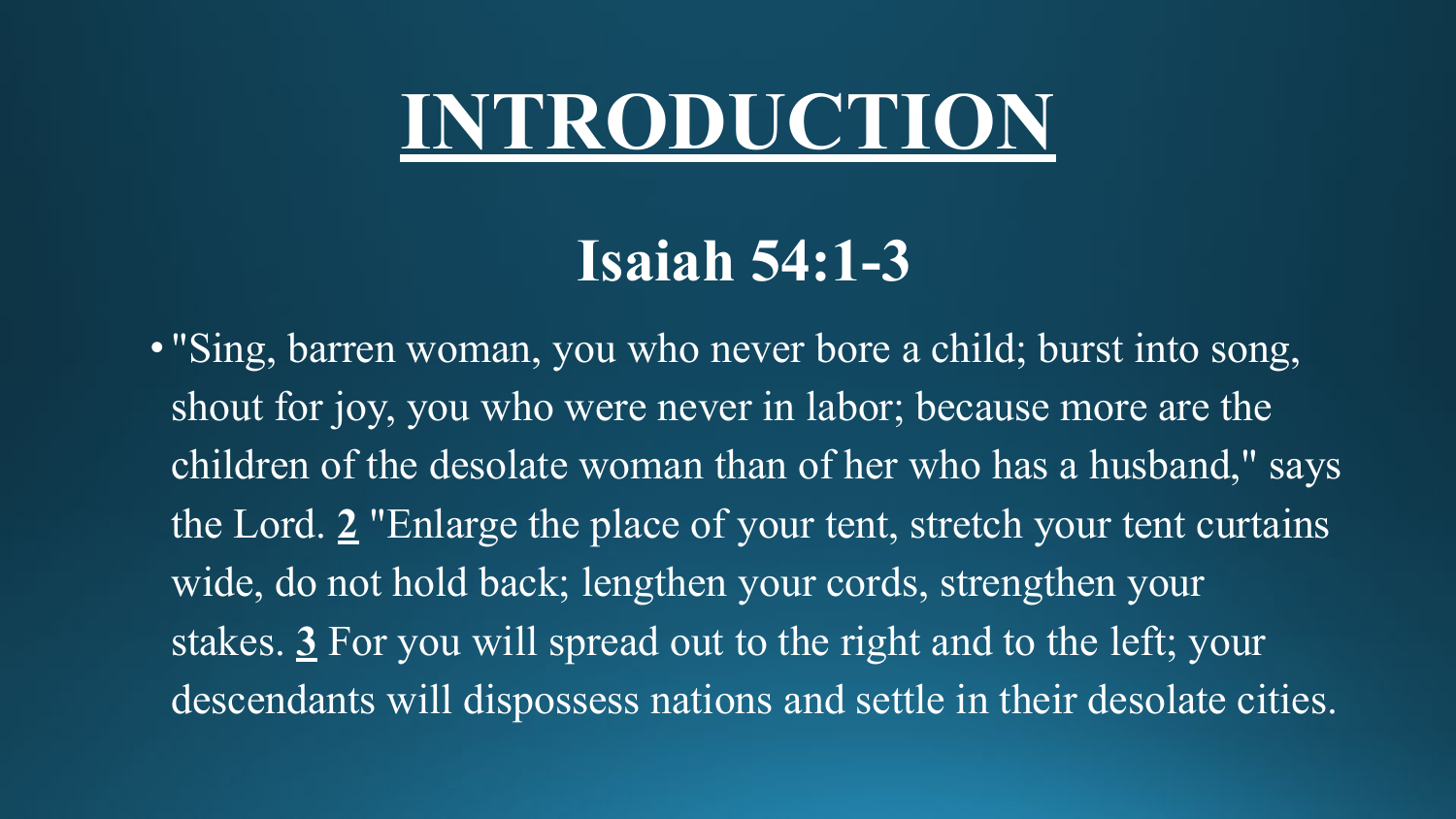### **Isaiah 54:4-5**

**• [4](https://www.christianity.com/bible/niv/isaiah/54-4)** "Do not be afraid; you will not be put to shame. Do not fear disgrace; you will not be humiliated. You will forget the shame of your youth and remember no more the reproach of your widowhood. **[5](https://www.christianity.com/bible/niv/isaiah/54-5)** For your Maker is your husband- the Lord Almighty is his name- the Holy One of Israel is your Redeemer; he is called the God of all the earth.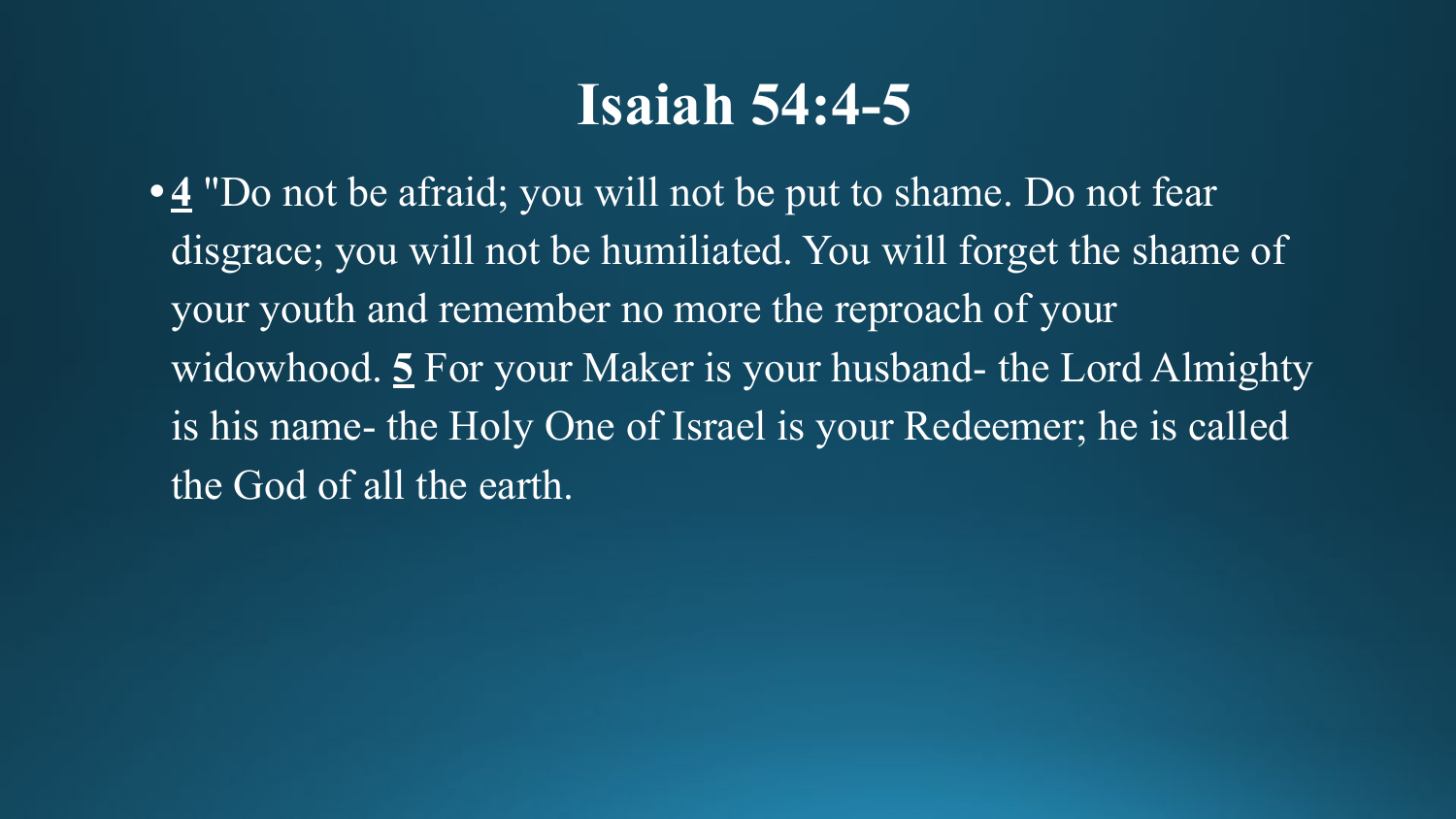#### **1. GET READY FOR GOD'S BLESSING**

•Enlarge •Stretch •Make Room •Position your life for Blessing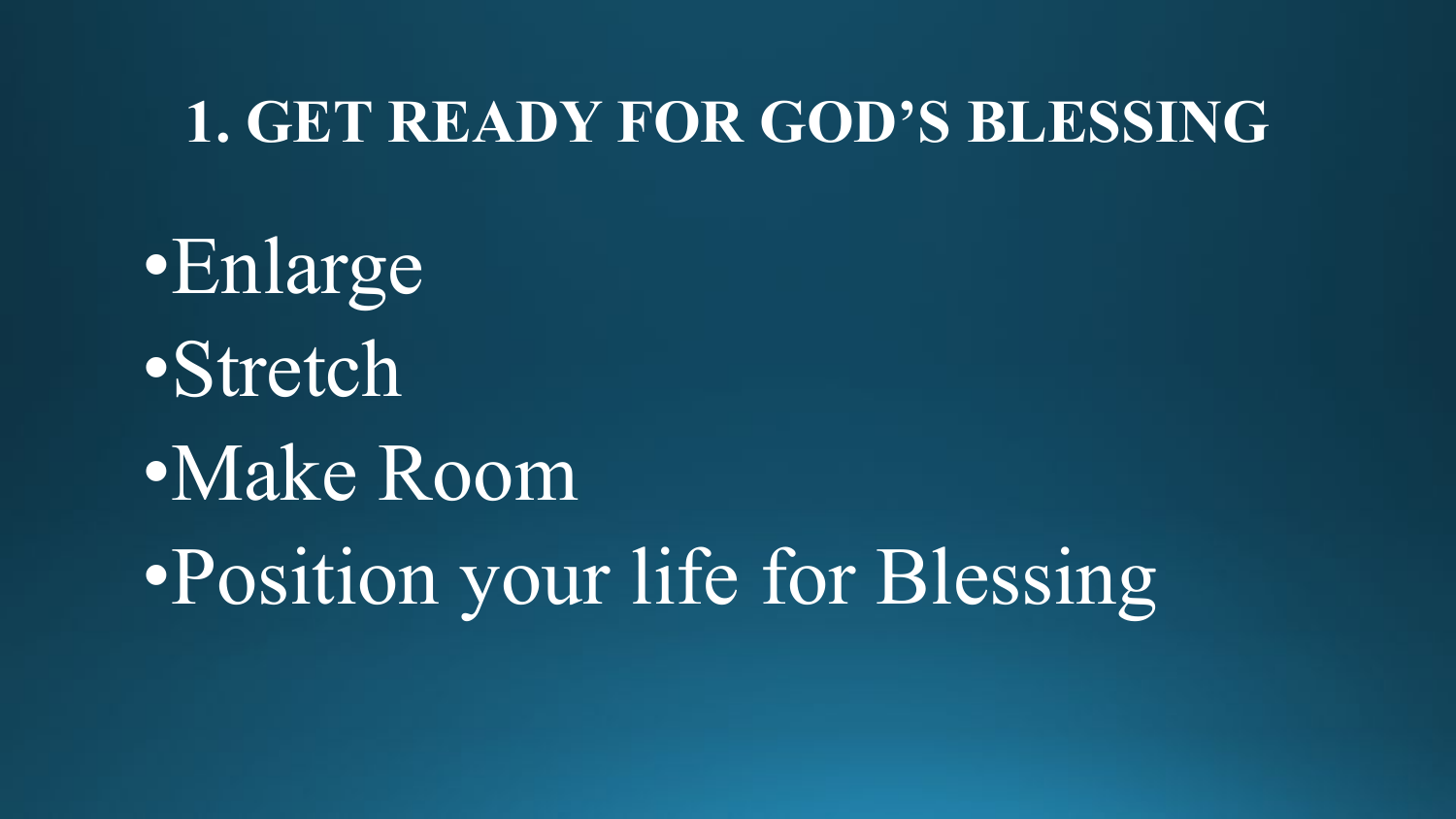## **2. BE BOLD IN YOUR EXPECTATIONS**

- Verse 3 You will spread out to the right and to the left
- Verse 4 Do not be afraid, you will not suffer shame
- Phil 1:20-21 I eagerly expect and hope that I will in no way be ashamed but will have sufficient courage so that now as always Christ will be exalted in my body, whether by life or by death. **<sup>21</sup>**For to me, to live is Christ and to die is gain.

• What do you eagerly expect in God?

•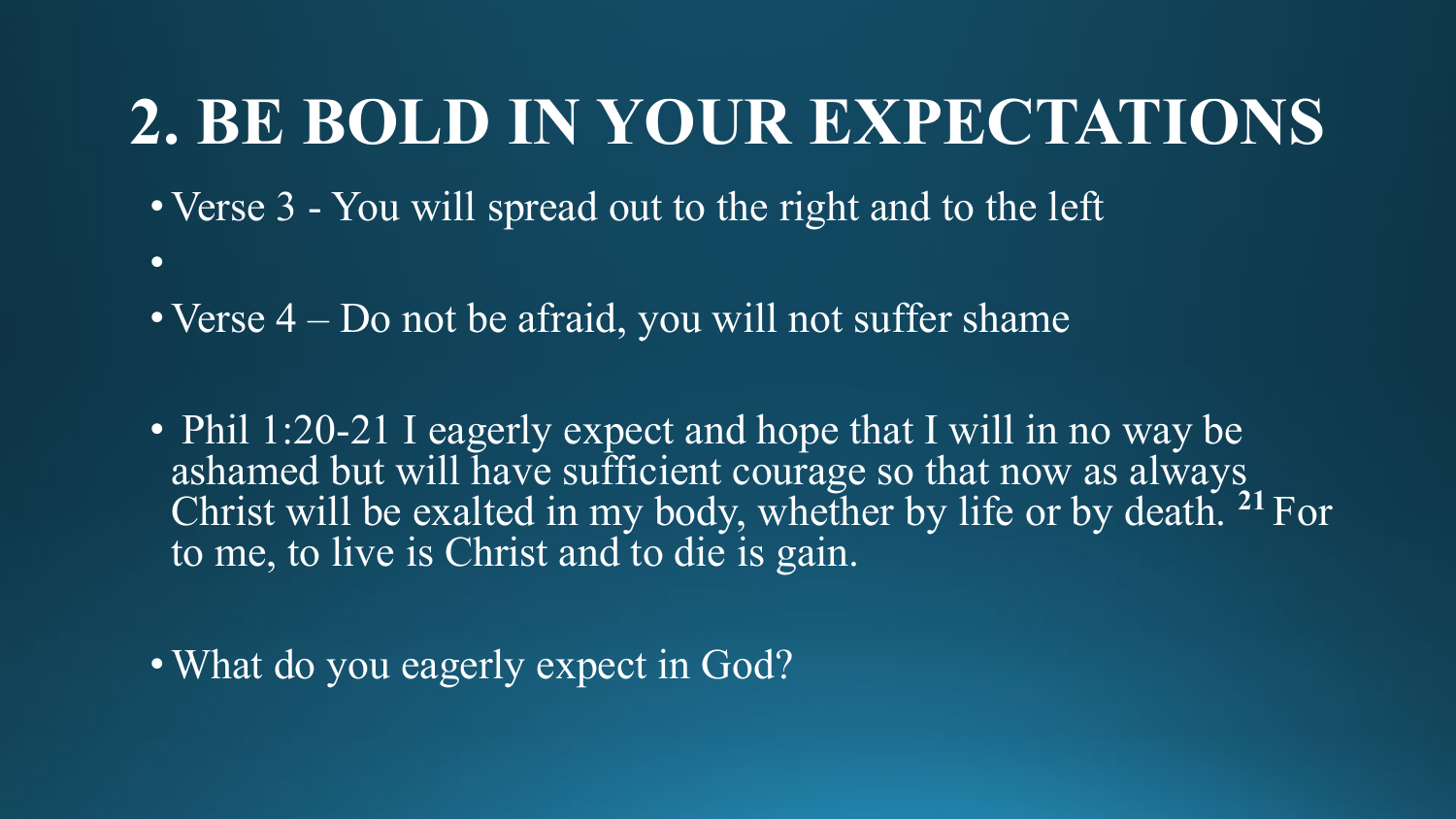### **3. DEPEND MORE AND MORE ON GOD**

•Verse 5 – For your Maker is your husband ... He is called the God of all the earth.

•We are created by God for an ongoing relationship with Him.

•Live and walk in the Spirit, in His anointing.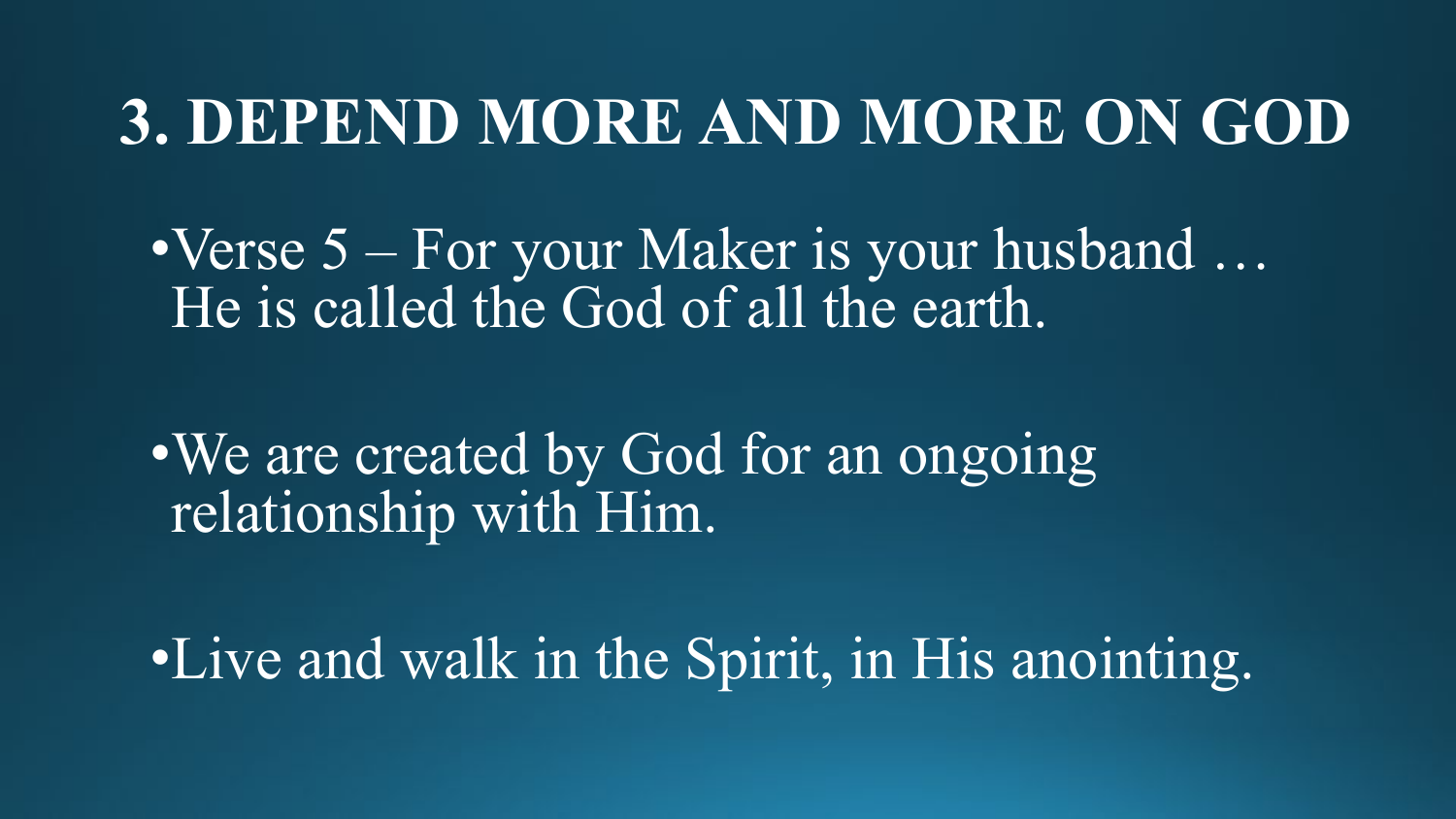# **CONCLUSION**

- Isaiah 54:17 "No weapon forged against you shall prevail, and you will refute every tongue that accuses you. This is the heritage of the servants of the Lord, and this is their vindication from me, says the Lord"
- God has Victory in store for you

- Enlarge your Vision,
- Expect great things,
- Get ready for great Blessing